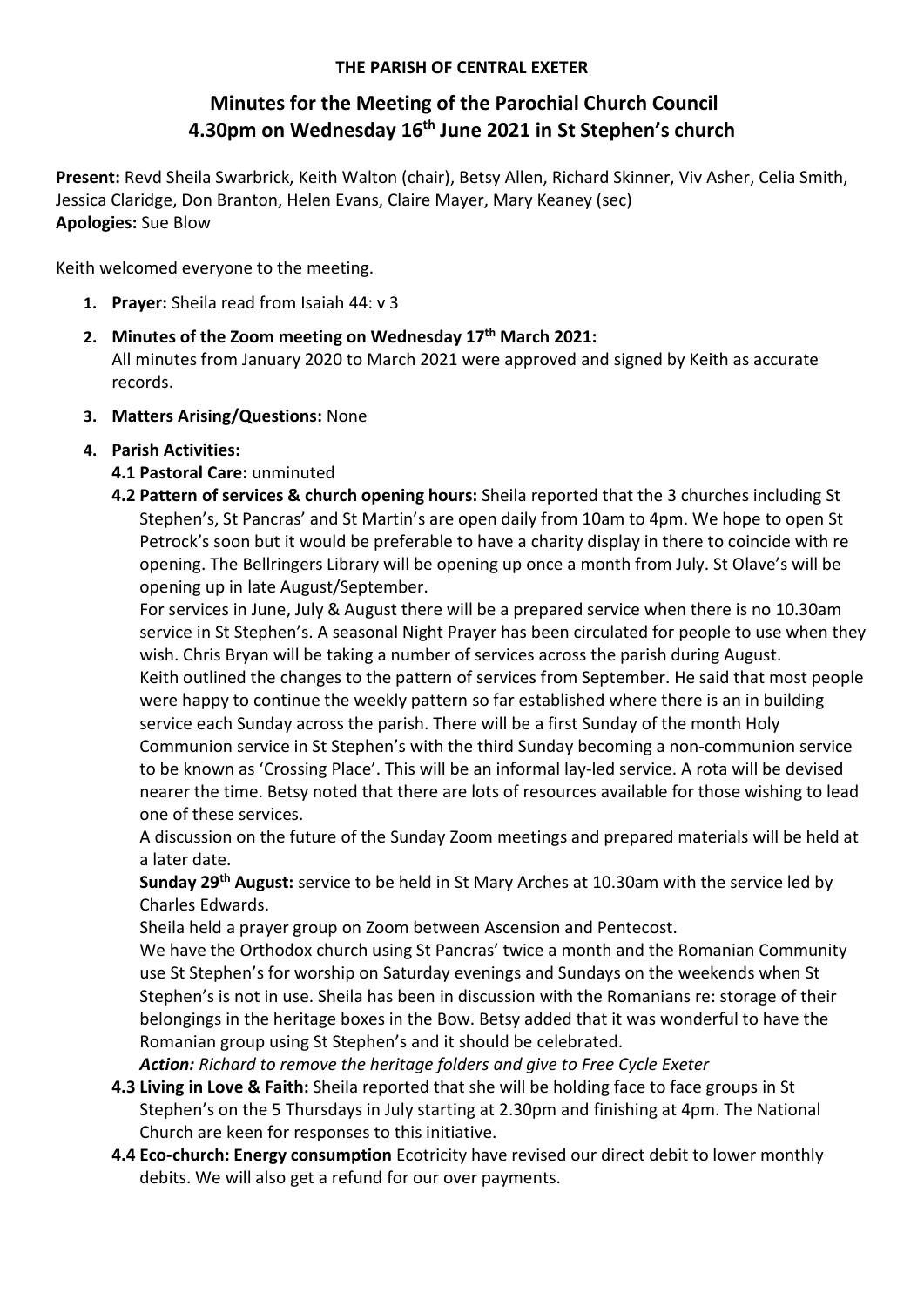4.5 Parish Social: Ham Wall to see the starling murmuration Helen updated us saying the aim is to visit during the winter months (Nov, Dec, Jan) although this is dependent on the current government guidelines/restrictions.

Action: Helen and Betsy to begin planning the outing in September with a Plan B as a back-up. Sheila suggested a garden party at Ann's Paddock in August as happened last summer. Action: Jessica to speak with Caroline about planning this and the most suitable Sunday date.

- 4.6 Greeters: Mary reported that both Bob Snowden and Doreen Hatt have retired from Greeting. Julie has a possible contact to join the team as may Claire depending on her availability. Bookings begin from September onwards with a couple of lunchtime concerts one being Nina Savicevic, whom the parish support.
- 4.7 July Lunchtime Concerts & other events: Jessica reported that all 5 concerts have been booked. They are permitted to go ahead during the extension to Covid restrictions with 50% of normal capacity, the wearing of masks and social distancing. Our Track and Trace poster is in place and someone will count people in at each concert.

Action: Mary to add small sign to accompany the main poster advertising the concerts that numbers are limited to 60 per concert, masks to be worn unless exempt and social distancing will be in place with advice to arrive early to secure a seat.

The meeting decided it would be best not to offer drinks to the audience but to offer a picnic lunch to the performers.

Action: Jessica to contact performers and see if they would like a picnic lunch provided. It was also decided that individuals could give a specific informal donation to the performers if they wish by leaving cash in an envelope for Jessica to collect. Jessica will take a general donation from the proceeds for each performer with the remainder going to church funds. Action: Mary to email the parish with details of how to give a small renumeration to the performers in appreciation of their time and effort.

- 4.8 Inner Room Update: Helen reported that Inner Room launched in March 2020 and was conducted via Zoom with the survey conducted at the end of Phase 3 being very positive. The steering committee recommend that Inner Room continues for another year. Helen thanked the steering committee members including Sheila, Keith, Betsy and Richard for their support. Currently, Helen and Richard are putting together an anthology of work from the Inner Room writing sessions which will be on sale and used at the workshop in October. Richard and Claire thanked Helen for her work and remarked on how the sessions have gone beyond the parish. Helen also talked about the CMS course which she is doing via Zoom.
- 4.9 Response to Archdeacon Visitation questions: Keith reported that the parish have been able to give positive responses to the Archdeacon's questions. They were around Safeguarding, clergy well-being and worship during lockdown. Both churchwardens will attend the online visitation.

# 5. Church Buildings:

- 5.1 St Stephen's: garden Betsy thanked everyone for donating plants and reported that the garden is doing well as a result. We now have a gardener who visits once a month to carry out maintenance tasks. The Princesshay gardeners currently water the garden. Don reported on the ceiling repairs. The builder has given a quote for securing all the joists (the weight of the heaters is causing cracks) at £4,356 (VAT incl). Russ Palmer, architect, will instruct the builder to do the work. Don has also fitted toughened glass to the broken noticeboard door.
- 5.2 St Petrock's: damp in cupboard The damp issue has been resolved by Leslie Boyce, the Bellringer Librarian. Don reported on the blockage of the sink in the Homelessness Centre caused by a fat ball.
- 5.3 St Pancras: We have had a request from Ecclesiastical Insurance for a desktop survey to discuss maintenance, security and health and safety.

Action: Don to arrange a mutually convenient time for this desktop survey

5.4 St Olave's: Refurbishment update & disposal of vestments Don reported that the electrical work should be complete by July/August. The flooring in the kitchen needs attention along with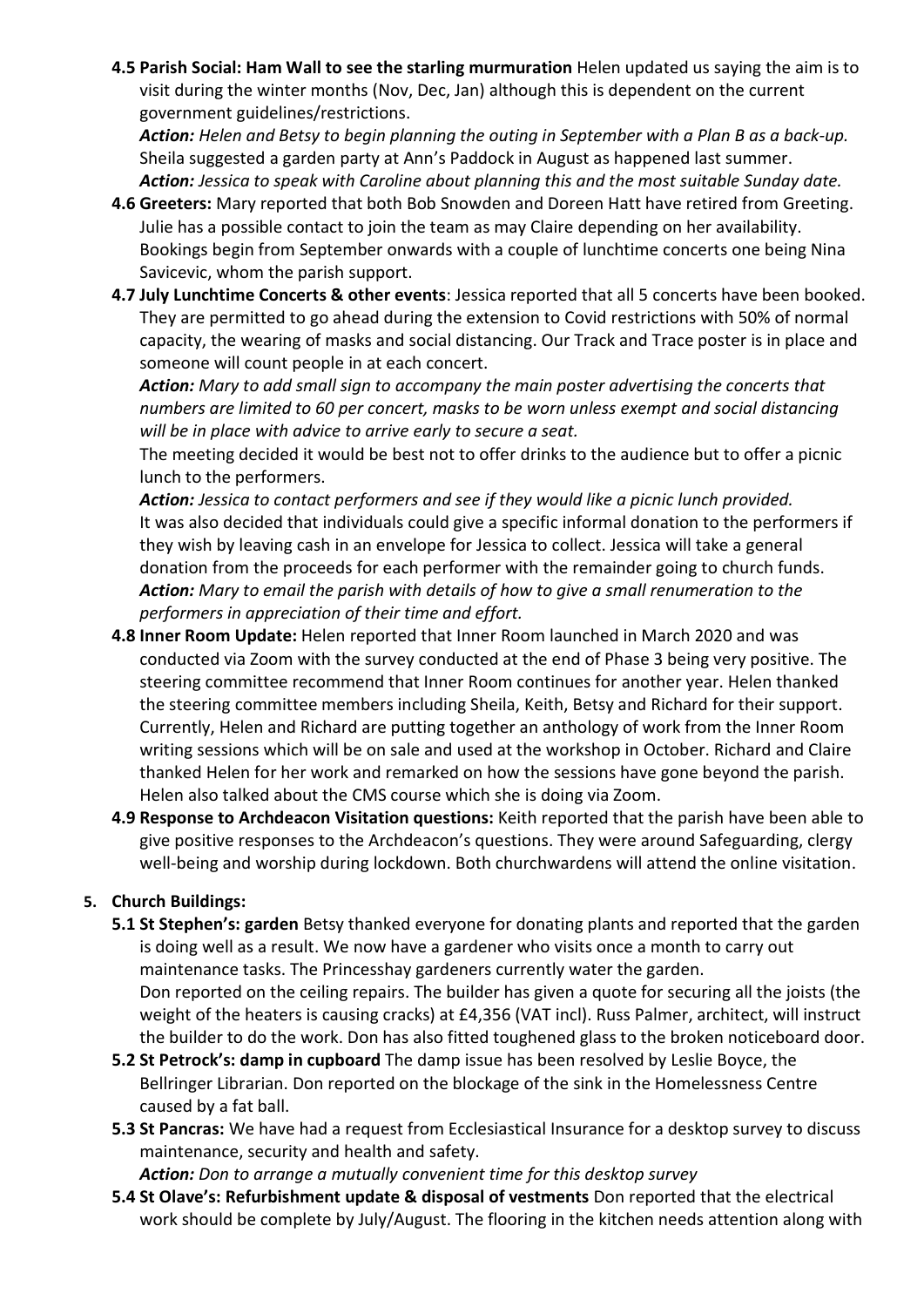disposal of the vestments. The Archdeacon, Andrew Beane, visited St Olave's and was impressed by the refurbishment. The vestments and frontals can be offered via Diocesan mailing or sold via Gumtree.

Action: John Dobson to be asked to take photographs of the copes on models Action: Claire and Sheila to measure the altar fronts and put up for sale Action: Don to investigate suitable flooring

6. Social Media Update: Helen continues to update Facebook with parish activities, church opening times and other news/info.

6.1 Social Media Policy: Helen noted that the link to the Diocesan 'Guidance on safeguarding whilst using video conferencing platforms' didn't open when clicked. Also, she suggested the statement under Emails which states 'Use email as last resort' should be removed as this is impractical. Post meeting Update: Mary checked the link which did open and will add this document to the next meeting's agenda for further discussion.

- 7. Deanery Synod Report: The meeting held on Tuesday 20<sup>th</sup> April was via Zoom where it was noted that the parish of Pinhoe with Poltimore joined the Christianity Deanery. During the meeting break out groups were used for participants to discuss what has been learnt from lockdown, what may be returned to and how we move forward. The new Deanery Synod Committee Meeting will take place in St Stephen's on Wednesday 23rd June at 7.30pm.
- 8. Finance:
	- 8.1 Budget for end of May: Sheila talked us through the latest budget. She noted that we had budgeted for a deficit considering the constraints of the last year. Under 'Use of PCC property' it was noted that the sum of £1,799 comes from the Exeter Network Church, the Romanian Community and the Orthodox church booking St Stephen's and St Pancras' for worship. Other groups making new booking for later in the year will have monies carried over from 2020. Fundraising has come from the sale of Sheila's mum's stamps and her uncle's paintings/drawings.

Action: Helen to produce a QR code so people can donate digitally

## 9. Safeguarding and Health & Safety:

9.1 Unsolicited phone calls to work phone: Mary reported on a number of long phone conversations she has had with individuals who were wanting someone to talk to and not enquiring about using the church. Various members of the PCC expressed concern for Mary, stating that she is not a counsellor and that she can end a conversation. Richard and Keith had produced a set of suitable phrases for her to use which will be sent to her. There was also discussion about buying a new mobile phone and of encouraging Mary to set more clear boundaries as to when she answers the phone or when messages are left.

Post Meeting Update: Mary has received the suitable phrases and made a list of organisations to use as signposts. She has also taken on board the setting of boundaries and has appreciated the support proffered.

- 9.2 Action Plan: The Action Plan was approved by the PCC.
- 11. CTAX/CTCE: Sheila reported that Sacred Heart have a new curate and that the Revd Simon Taylor from South Street Baptist church will be taking up the post of Free Church University chaplain from September for 3 days per week.
- 12. ECCC: Sheila reported that some of the chaplains retired last summer although Norman Wallwork continued and others have stopped this year. There will be a service in September/October to mark these retirements and to recommission chaplains and new trustees.
- 13. CMS link: Sheila has emailed Ruth Sayers to invite her to give a talk at our harvest service this year.
- 14. Correspondence: A few thank you letters from charities in receipt of donations from the parish.